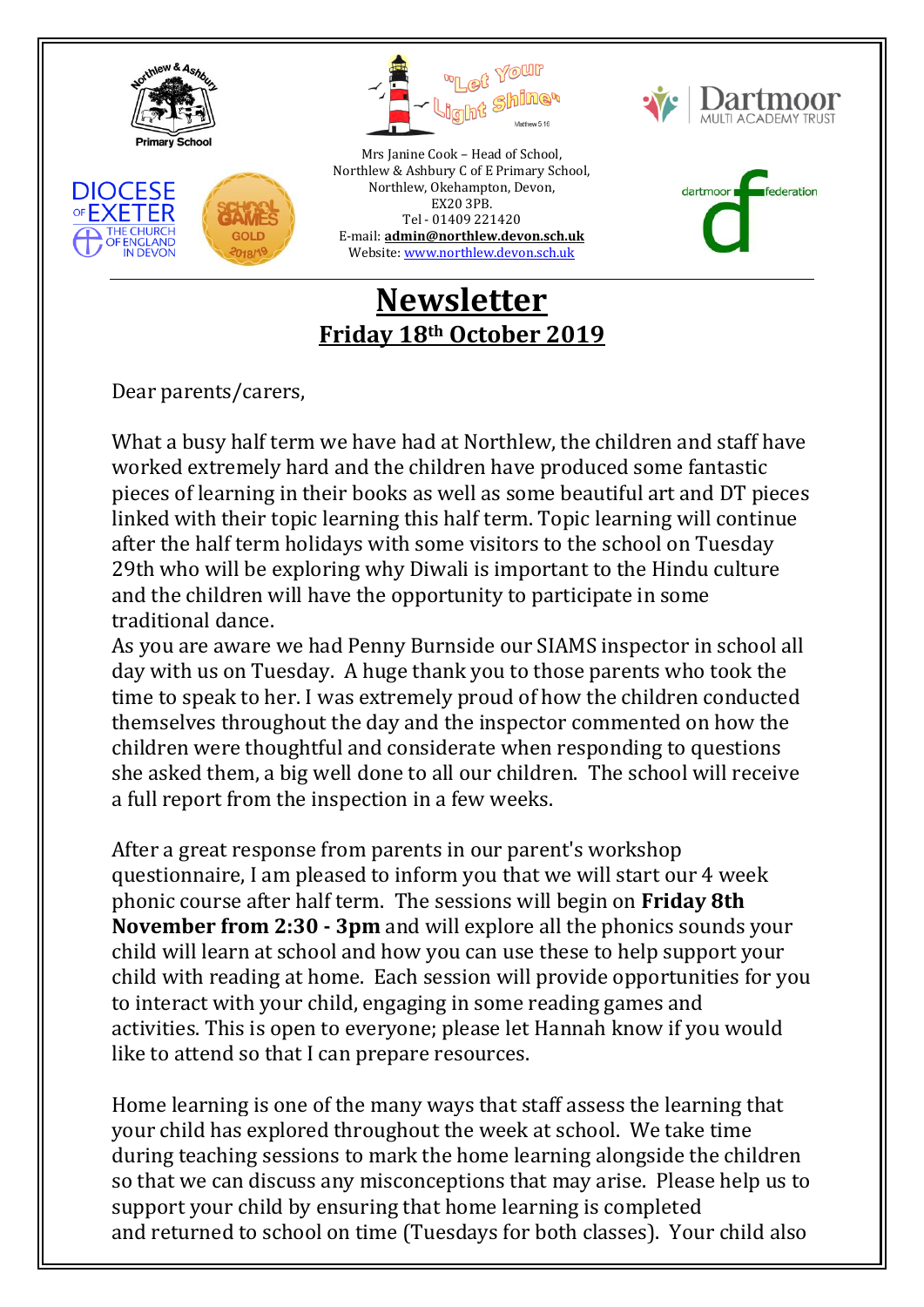has the opportunity to complete their home learning during break times on Monday and Tuesday in our 'Home Learning session', organised by Mrs Quick.

Even though it is only October, we have a date for our school Christmas performance. This year we plan to have a whole school Nativity performance "Children of the World" on **Wednesday 18th December at 2pm** in the village hall. The children will be auditioning for parts after the holidays and staff will be busy preparing scenery and props. We will send out more information after the holidays regarding costumes once we have allocated the parts.

Please can I ask for any outstanding parent questionnaires given out at parent consultations to be returned to school ASAP, we do value your feedback and believe working in partnership with our parents is extremely important.

Once again, many thanks for your continual support. Have a fantastic half term and we look forward to welcoming you back on Monday 28th October.

> **Last week's attendance was: 96.8%**

Mrs Cook

## **\* Remember to book your child's school dinners for after half term! \***

| School Diary                  |                                                                                                                                       |
|-------------------------------|---------------------------------------------------------------------------------------------------------------------------------------|
| <b>October/November 2019</b>  |                                                                                                                                       |
| Monday - 28th                 | KS2 Swimming Sessions, 1:30-2:30 (final session)                                                                                      |
| Tuesday - 29th                | Supply teaching KS1- am<br>Diwali dance workshop in school- pm<br>Yoga after-school club, $3:30-4:30 \text{pm}$ (yr $1-6$ )           |
| Wednesday $-30$ <sup>th</sup> | Supply teaching KS1- all day<br>OCRA Multi-skills after-school club, 3:30-4:30pm (yr1-6)                                              |
| Thursday - 31st<br>47         | Supply teaching KS1- am<br><b>Forest School</b> with Mr Thomas-KS2 am & KS1 pm<br>Martial Arts after-school club, 3:30-4:30pm (yr1-6) |
| Friday - 1st                  | Mr Thomas teaching KS1- all day<br>Celebration Assembly at 3.10pm<br>Northlew Carnival- 6.45pm                                        |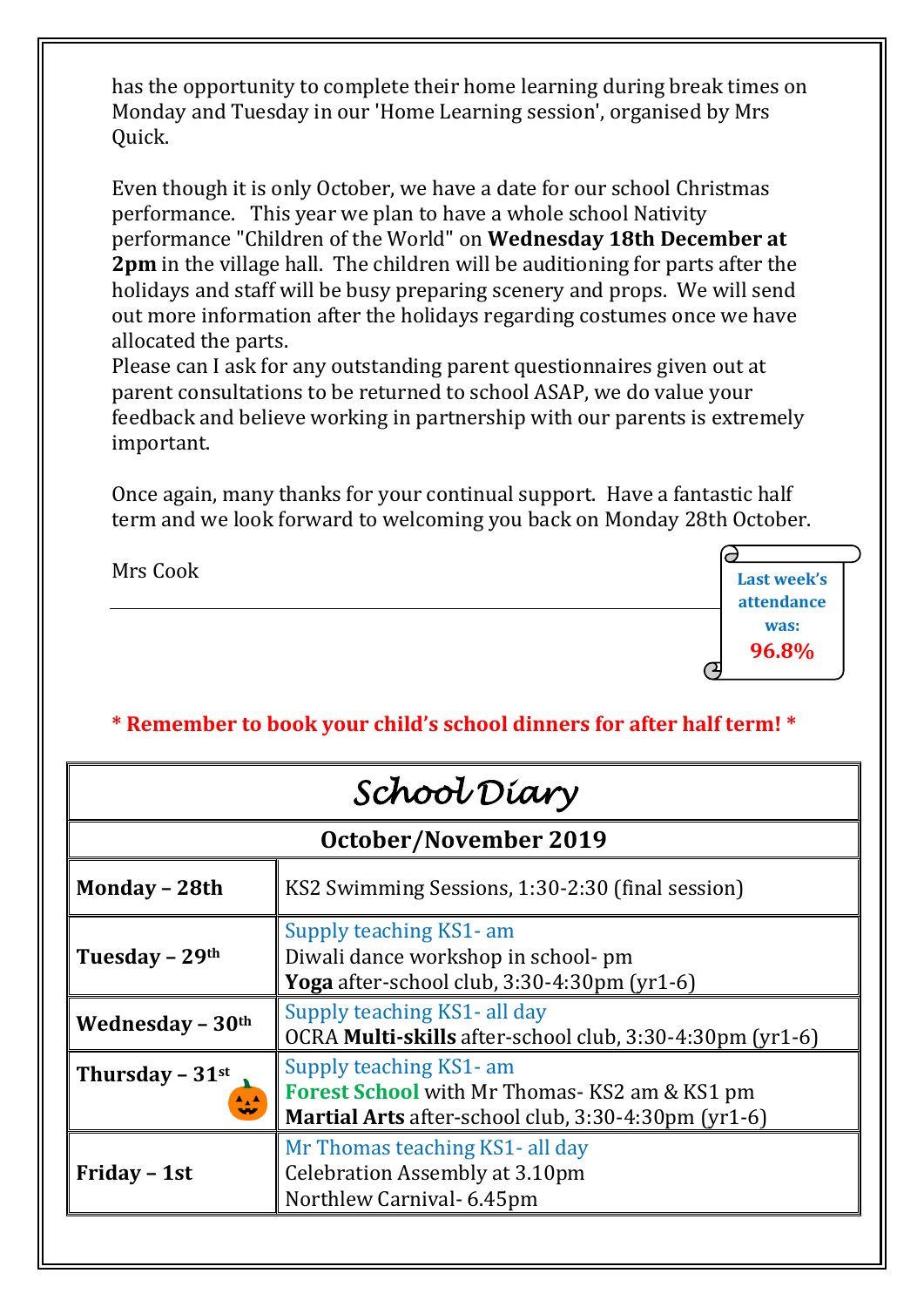### **Devon Norse-** New Autumn/Winter Menu

Your child will have come home yesterday with a new dinner menu (this can also be found on our school website). **Week 1 meals are now available to book in 'School Gateway'**. Please discuss meal choices with your child and try to choose options they'd normally like to eat. As you're aware, our dinners are cooked to order from Hatherleigh. Therefore, we have no spare meals available so it's important that children enjoy their lunch as we have no alternatives to offer them.

### **After-School Clubs**

We are finding that many children are attending clubs which they have not been booked onto. Following the half term break, if your child is not booked on a club (through School Gateway), we will have to contact you to come and collect them as they are not covered by our insurance to be on site.

On the other hand, we have also not been notified when some children cannot attend sessions which they are booked on. It is important that we know, with as much notice as possible, if your child can't attend a session, so we can offer it to a child on the waiting list.

Here is some statistics from this term:

- **13 children did not attend sessions** they were booked onto.
- **13 sessions** where children on the waiting list **could have taken part in clubs**, had we known.

 **12 children** attended sessions which they **were not booked onto**. Unlike some other schools, we offer the children 3 after-school clubs a week, free of charge to parents. In order for this to continue we would really appreciate your cooperation with this. Many thanks